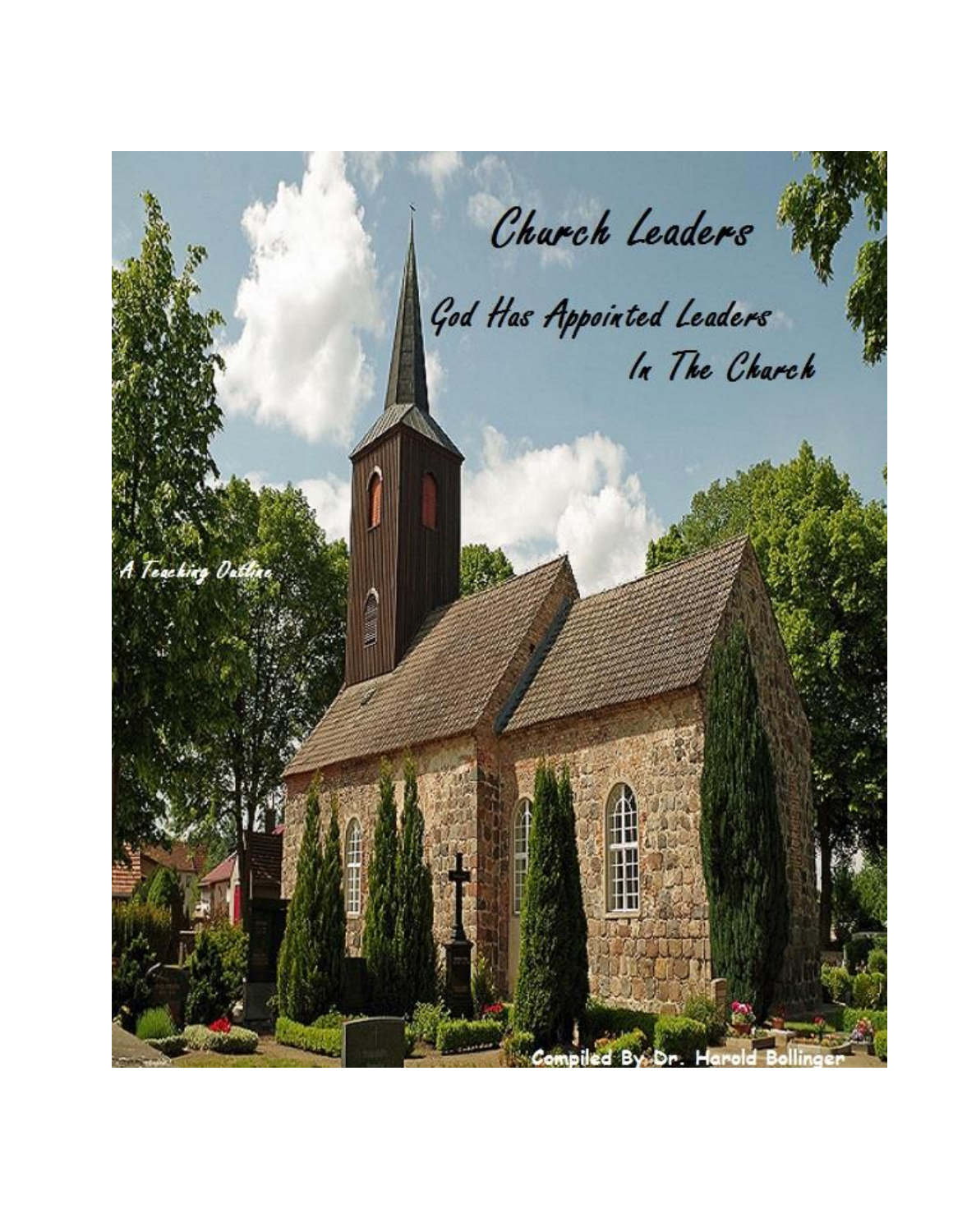## **Examples of Leadership**

### **1 [Corinthians](http://bible.knowing-jesus.com/1-Corinthians/12/28) 12:28**

And God has appointed in the church, first apostles, second prophets, third teachers, then miracles, then gifts of healings, helps, administrations, various kinds of tongues.

The most helpful gifts are those that are beneficial to the body of Christ. Paul has already made it clear that one gift is not superior to another, but he urges the believers to discover how they can serve Christ's body with the gifts God has given them. Your spiritual gifts are not for your own self-advancement. They were given to you for serving God and enhancing the spiritual growth of the body of believers.

#### **Remember those who have led you.**

#### **[Hebrews](http://bible.knowing-jesus.com/Hebrews/13/7) 13:7**

Remember those who led you, who spoke the word of God to you; and considering the result of their conduct, imitate their faith.

If you are a Christian, you owe much to others who have taught you and modeled for you what you needed to know about the Good News and Christian living. Continue following the good examples of those who have invested themselves in you by investing in your life through evangelism, service, and Christian education.

#### **Be an example of good deeds**

#### **[Titus](http://bible.knowing-jesus.com/Titus/2/7) 2:7**

In all things show yourself to be an example of good deeds, with purity in doctrine, dignified,

Paul urges Titus to be a good example to those around him so that others might see Titus's good deeds and imitate him. Paul's life would give his words greater impact.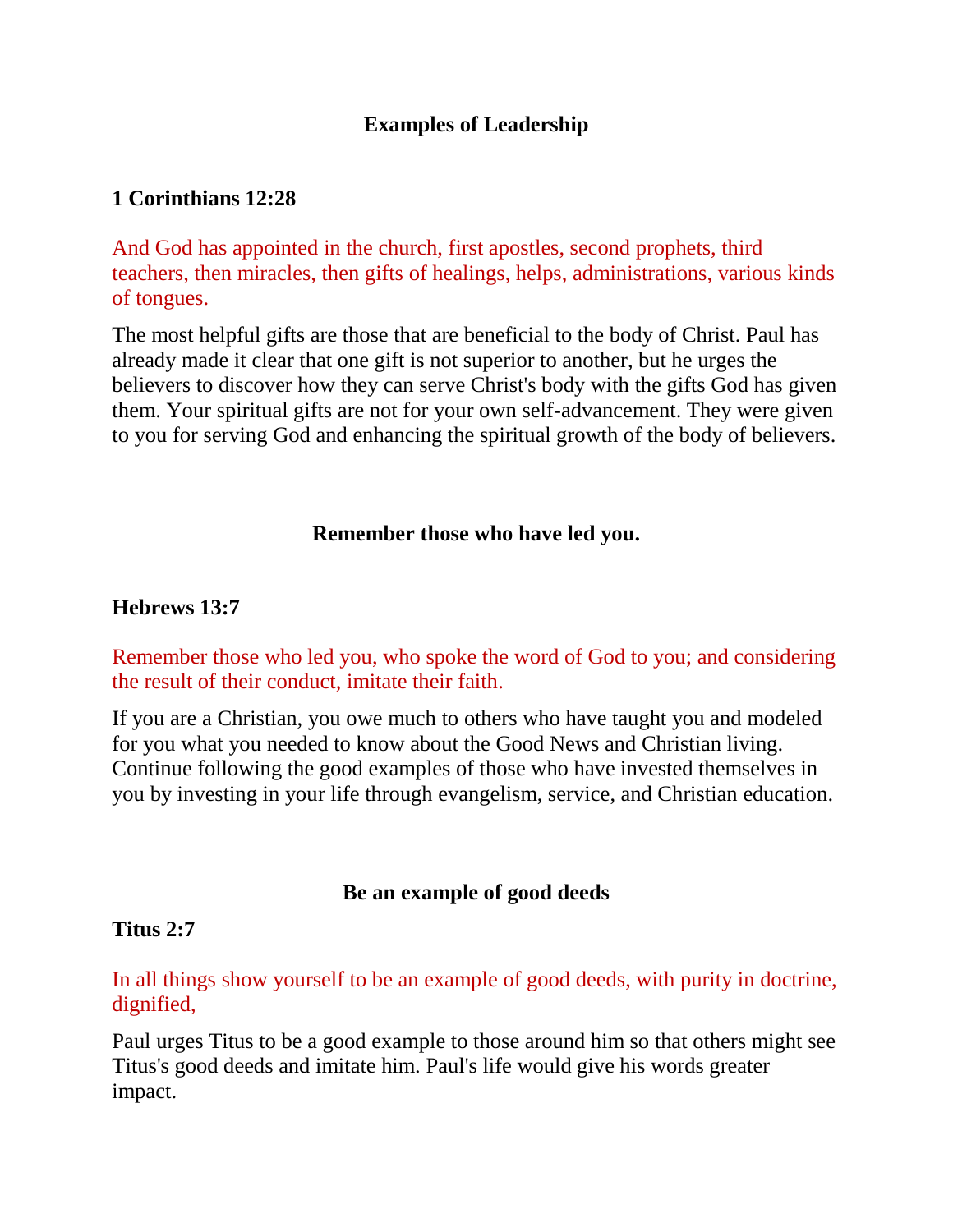If you want someone to act a certain way, be sure that you live that way yourself. Then you will earn the right to be heard, and your life will reinforce what you teach.

### **Obey and submit to your leaders.**

### **[Hebrews](http://bible.knowing-jesus.com/Hebrews/13/17) 13:17**

Obey your leaders and submit to them, for they keep watch over your souls as those who will give an account. Let them do this with joy and not with grief, for this would be unprofitable for you.

The task of church leaders is to help people mature in Christ. Cooperative followers greatly ease the burden of leadership. Does your conduct give your leaders reason to report joyfully about you?

### **Show yourself as an example to those who believe.**

## **1 [Timothy](http://bible.knowing-jesus.com/1-Timothy/4/12) 4:12**

Let no one look down on your youthfulness, but rather in speech, conduct, love, faith and purity, show yourself an example of those who believe.

Timothy was a young pastor. It would have been easy for older Christians to look down on him because of his youth. He had to earn the respect of his elders by setting an example in his speech, life, love, faith, and purity. Regardless of your age, God can use you. Whether you are young or old, don't think of your age as a handicap. Live so others can see Christ in you.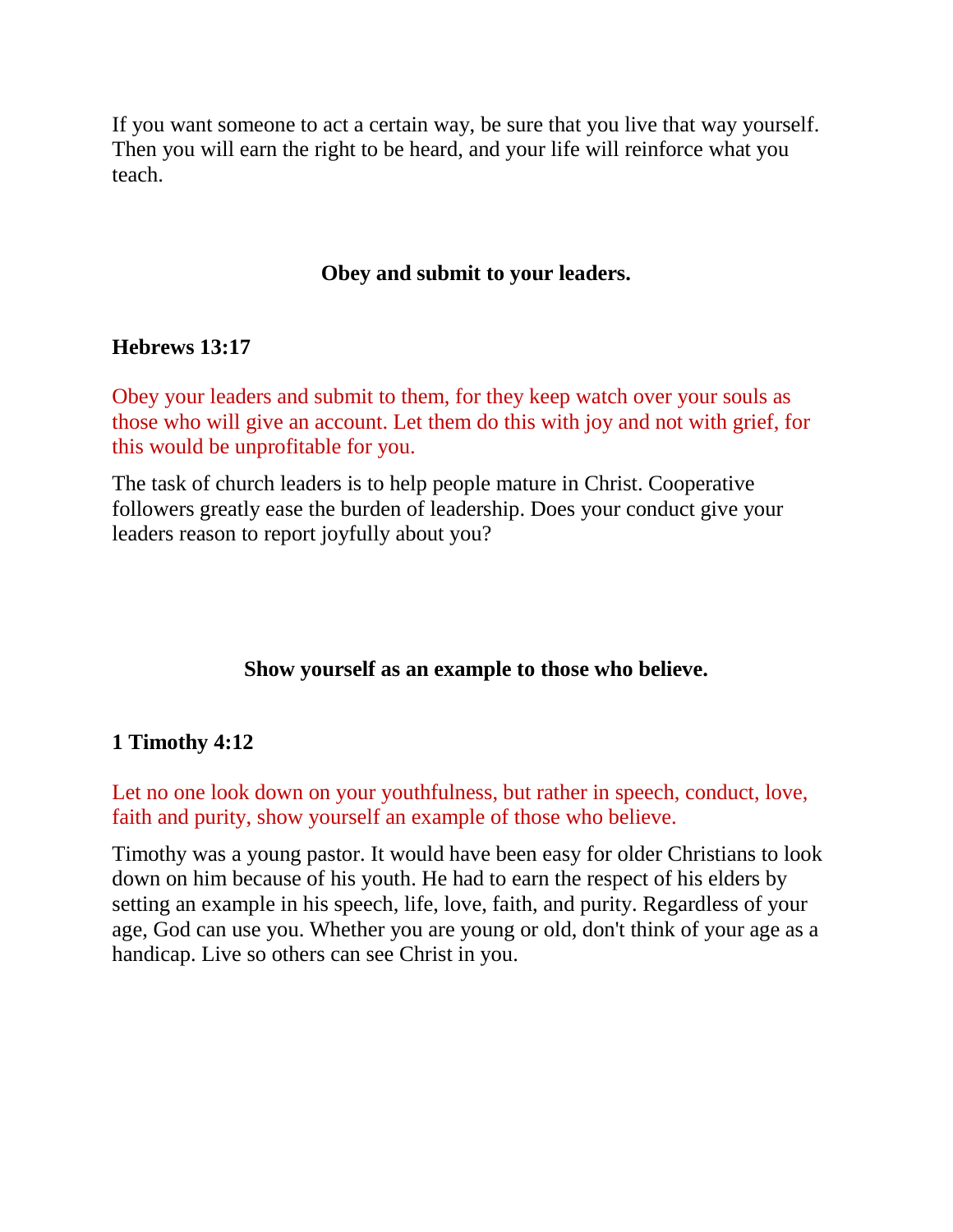### **Provide examples to the flock.**

### **1 [Peter](http://bible.knowing-jesus.com/1-Peter/5/3) 5:3**

Nor yet as lording it over those allotted to your charge, but proving to be examples to the flock.

Peter describes several characteristics of good leaders in the church:

- (1) They realize they are caring for God's flock, not their own;
- (2) They lead out of eagerness to serve, not out of obligation;
- (3) They are concerned for what they can give, not for what they can get;
- (4) They lead by example, not force. All of us lead others in some way.

Whatever our role, our leadership should be in line with these characteristics.

### **A godly leaders must manage his own household.**

## **1 [Timothy](http://bible.knowing-jesus.com/1-Timothy/3/5) 3:5**

But if a man does not know how to manage his own household, how will he take care of the church of God?

Christian workers and volunteers sometimes make the mistake of being so involved in their work that they neglect their families, and especially the firm discipline of their children.

Spiritual leadership, however, must begin at home. If a man is not willing to care for, discipline, and teach his children, he is not qualified to lead the church. Don't allow your volunteer activities to detract from your family responsibilities.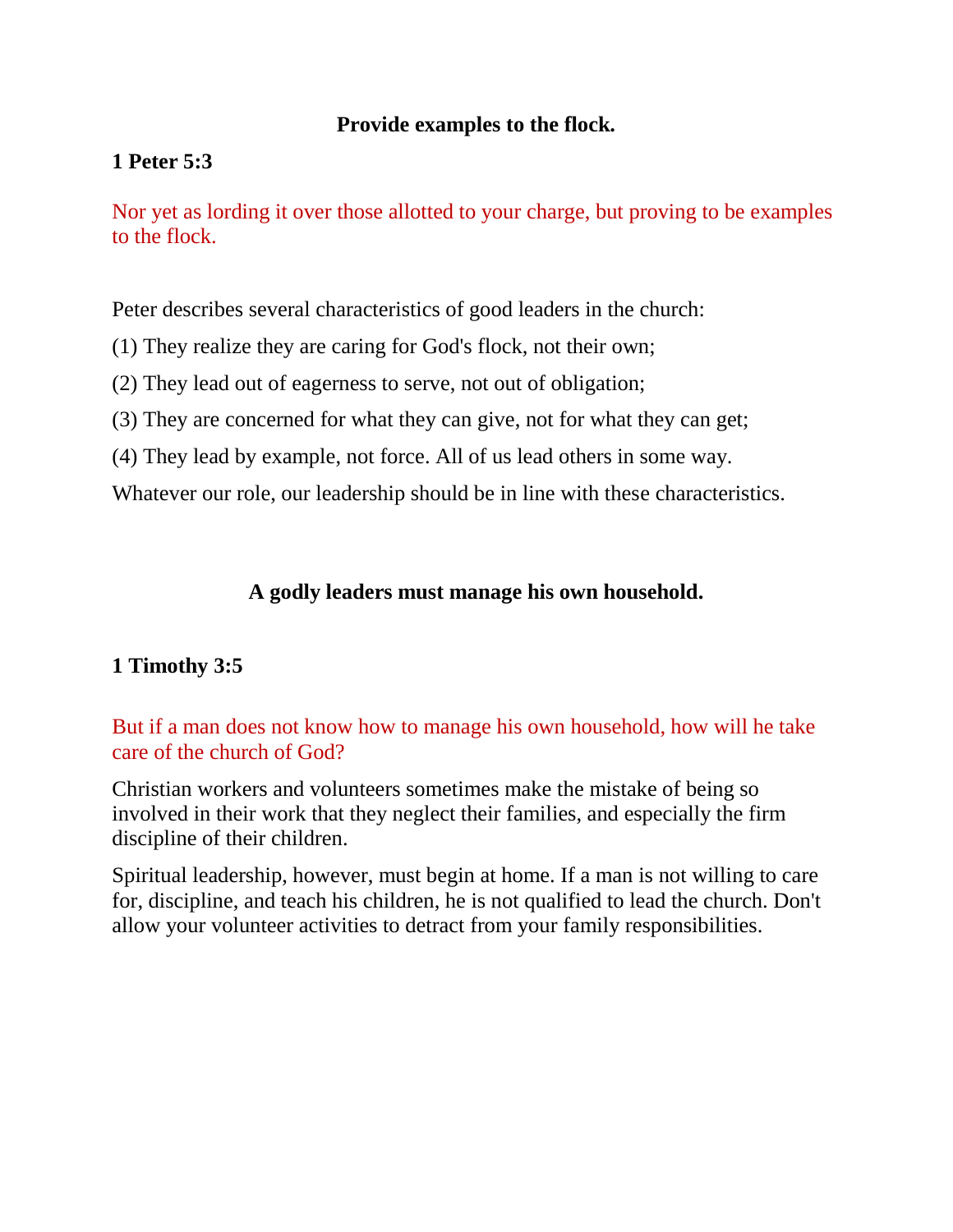### **Appreciate those who have charge over you.**

### **1 [Thessalonians](http://bible.knowing-jesus.com/1-Thessalonians/5/12) 5:12**

But we request of you, brethren that you appreciate those who diligently labor among you, and have charge over you in the Lord and give you instruction.

"Those who are your leaders in the Lord's work" probably refers to elders and deacons in the church. How can you honor your pastor and other church leaders?

Express your appreciation, tell them how you have been helped by their leadership and teaching, and thank them for their ministry in your life. If you say nothing, how will they know where you stand? Remember, they need and deserve your support and love.

### **God will make you a leader and commander for the people.**

### **[Isaiah](http://bible.knowing-jesus.com/Isaiah/55/4) 55:4**

## "Behold, I have made him a witness to the peoples, a leader and commander for the peoples.

God's covenant with David promised a permanent homeland for the Israelites, no threat from pagan nations, and no wars [\(2 Samuel 7:10, 11\)](http://www.crossbooks.com/verse.asp?ref=2Sa+7%3A10-11). But Israel did not fulfill its part of the covenant to obey God and stay away from idols. Even so, God was ready to renew his covenant again. He is a forgiving God!

Isaiah tells us to call on the Lord while he is near. God is not planning to move away from us, but we often move far from him or erect barriers of sin between us. Don't wait until you have drifted far away from God to seek him. Turning to him may be far more difficult later in life. Or God may come to judge the earth before you decide to turn to him. Seek God now, while you can, before it is too late.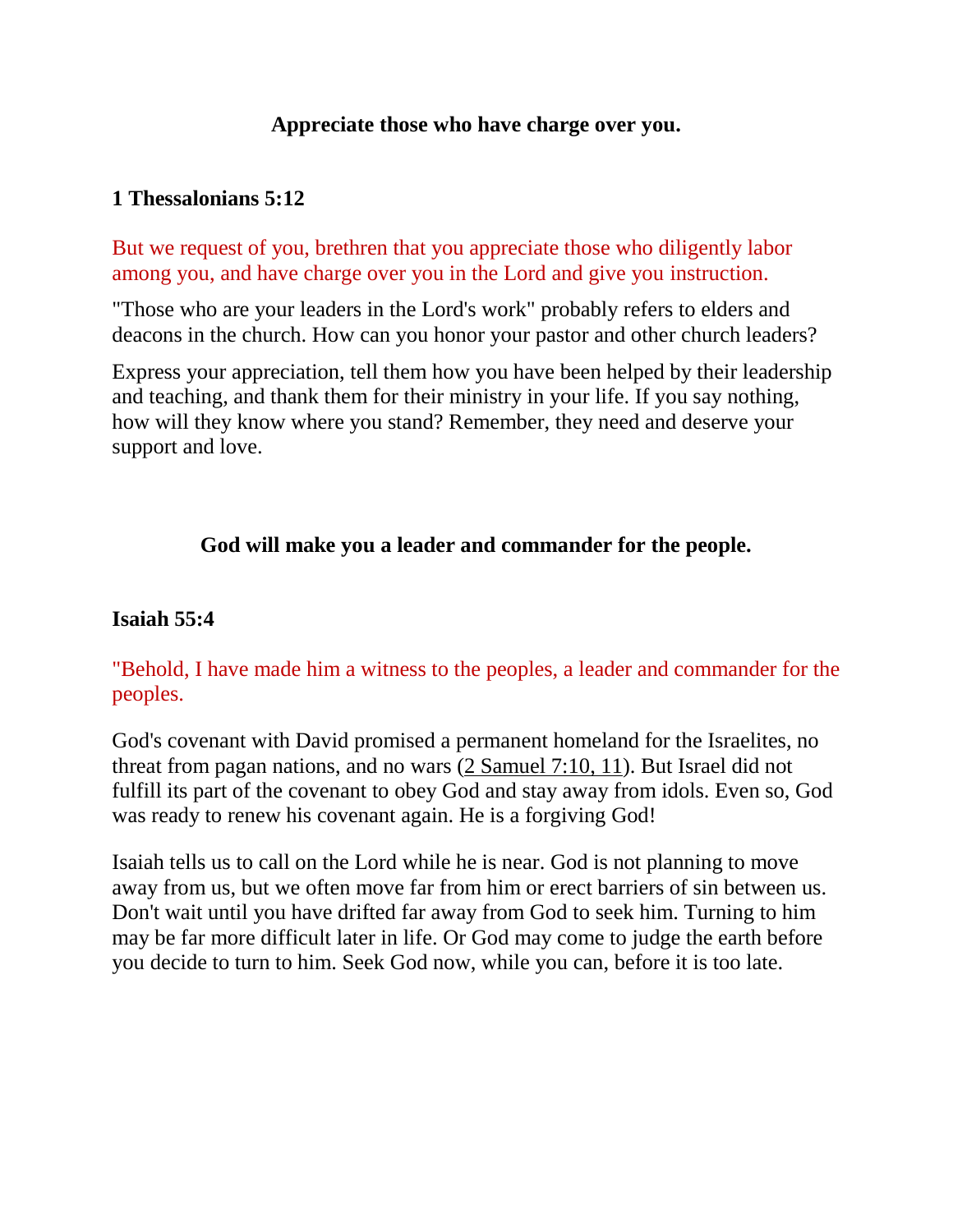### **Choose wise and discerning leaders.**

## **[Deuteronomy](http://bible.knowing-jesus.com/Deuteronomy/1/13) 1:13**

'Choose wise and discerning and experienced men from your tribes, and I will appoint them as your heads.'

The scouts had been sent into the land to determine not *whether* they should enter, but *where* they should enter. Upon returning, however, most of the scouts had concluded that the land was not worth the obstacles.

God would give the Israelites the power to conquer the land, but they were afraid of the risk and decided not to enter. God gives us the power to overcome our obstacles, but just as the Israelites were filled with fear and skepticism, we often let difficulties control our lives.

When we follow God regardless of the difficulties, we demonstrate courageous, overcoming faith.

## **The Lord is at hand.**

## **[Micah](http://bible.knowing-jesus.com/Micah/2/13) 2:13**

.

"The breaker goes up before them; they break out, pass through the gate and go out by it. So their king goes on before them, And the LORD at their head."

Micah's prophecy telescopes two great events—Judah's return from captivity in Babylon, and the great gathering of all believers when the Messiah returns. God gave his prophets visions of various future events, but not necessarily the ability to discern when these events would happen.

For example, they could not see the long period of time between the Babylonian captivity and the coming of the Messiah, but they could clearly see that the Messiah was coming.

The purpose of this prophecy was not to predict exactly how this would occur but *that* it would. This gave the people hope and helped them turn from sin.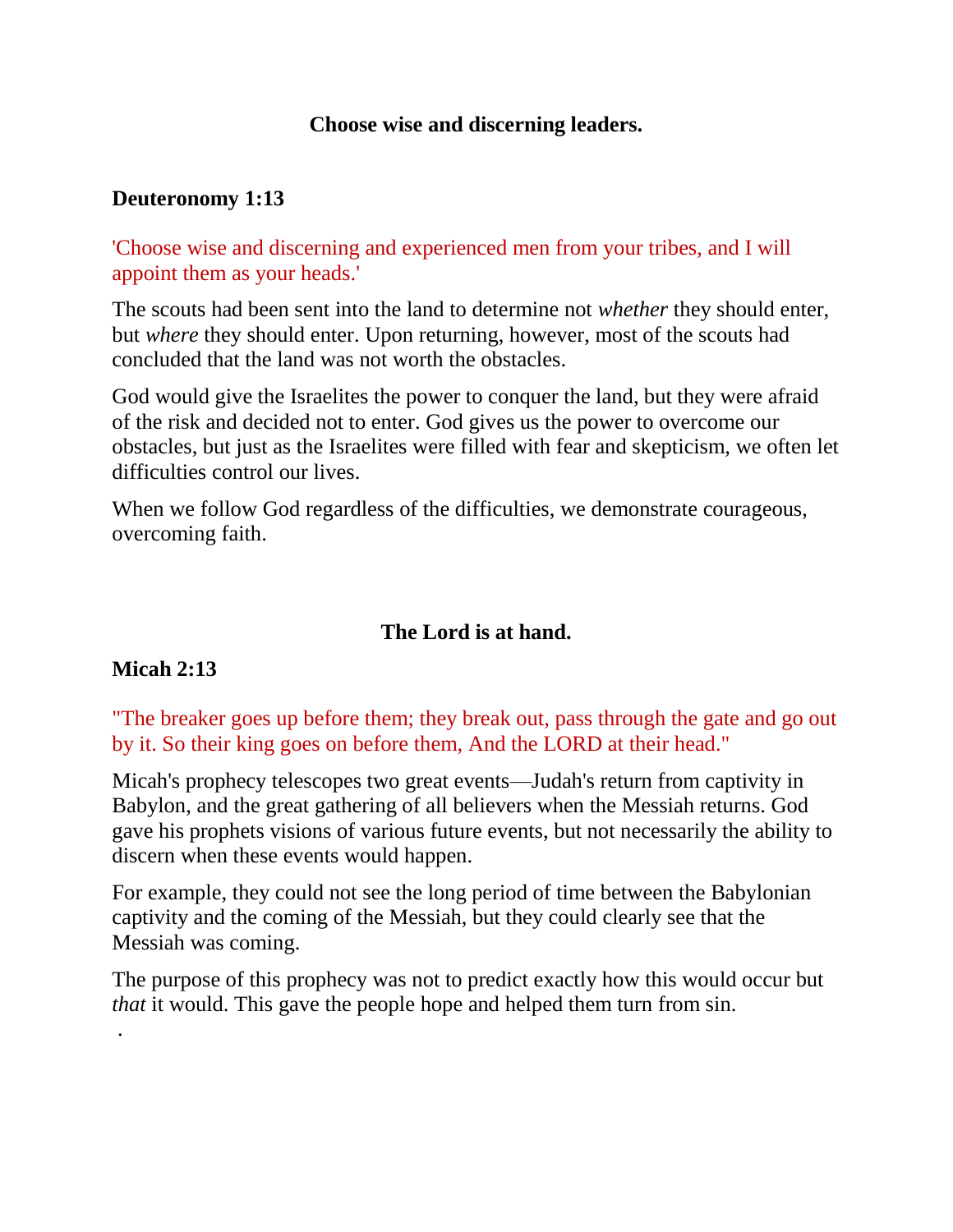## **Cry out to the Lord for direction.**

### **Joel [1:14](http://bible.knowing-jesus.com/Joel/1/14)**

Consecrate a fast, proclaim a solemn assembly; Gather the elders and all the inhabitants of the land to the house of the LORD your God, and cry out to the LORD.

A fast was a period of time when no food was eaten and people approached God with humility, sorrow for sin, and urgent prayer.

In the Old Testament, people often would fast during times of calamity in order to focus their attention on God and to demonstrate their change of heart and their true devotion (see, for example, [Judges 20:26;](http://www.crossbooks.com/verse.asp?ref=Jdg+20%3A26) [1 Kings 21:27;](http://www.crossbooks.com/verse.asp?ref=1Ki+21%3A27) [Ezra 8:21;](http://www.crossbooks.com/verse.asp?ref=Ezr+8%3A21) [Jonah 3:5.](http://www.crossbooks.com/verse.asp?ref=Jnh+3%3A5)

This solemn meeting was a public religious gathering, called so that everyone could repent and pray to God for mercy

#### **Lead with diligence, mercy and cheerfulness.**

#### **[Romans](http://bible.knowing-jesus.com/Romans/12/8) 12:8**

Or he who exhorts, in his exhortation; he who gives, with liberality; he who leads, with diligence; he who shows mercy, with cheerfulness.

Look at this list of gifts and imagine the kinds of people who would have each gift. Prophets are often bold and articulate.

Servers (those in ministry) are faithful and loyal. Teachers are clear thinkers. Encouragers know how to motivate others. Givers are generous and trusting. Leaders are good organizers and managers.

Those who show kindness are caring people who are happy to give their time to others. It would be difficult for one person to embody all these gifts. An assertive prophet would not usually make a good counselor, and a generous giver might fail as a leader.

When you identify your own gifts (and this list is far from complete), ask how you can use them to build up God's family.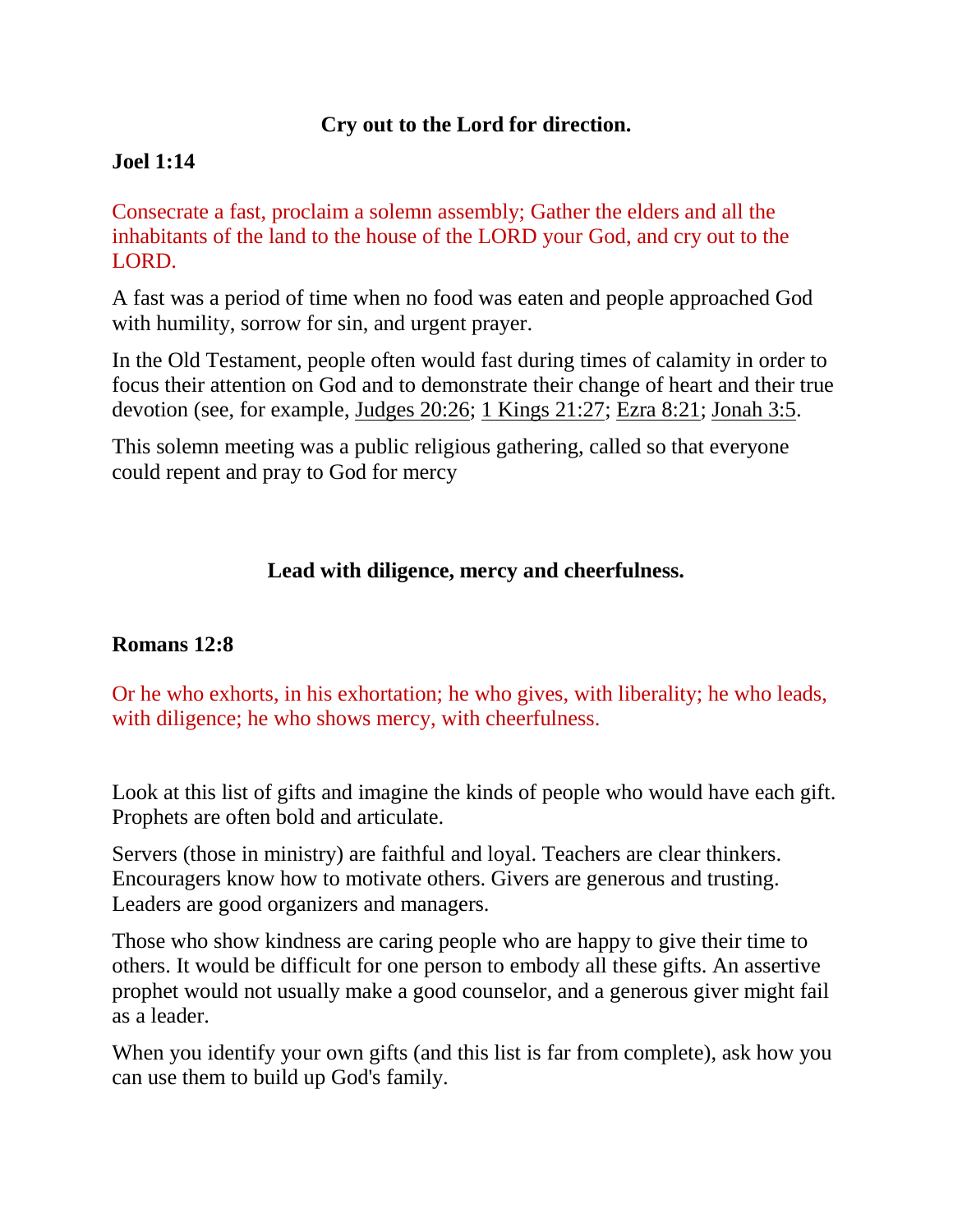At the same time, realize that your gifts can't do the work of the church all alone. Be thankful for people whose gifts are completely different from yours. Let your strengths balance their weaknesses, and be grateful that their abilities make up for your deficiencies. Together you can build Christ's church.

## **Shepherd the flock according to the will of God.**

## **1 [Peter](http://bible.knowing-jesus.com/1-Peter/5/2) 5:2**

Shepherd the flock of God among you, exercising oversight not under compulsion, but voluntarily, according to the will of God; and not for sordid gain, but with eagerness;

The Great Shepherd is Jesus Christ. This refers to his second coming, when he will judge all people and give rewards to his faithful followers. The "crown," while metaphorical, pictures the glory believers will receive that is eternal and unchanging. What better motivation for selfless service! What better motivation for keeping the faith in the face of suffering and temptation!

# **Double honor should be given to those who serve well.**

# **1 [Timothy](http://bible.knowing-jesus.com/1-Timothy/5/17) 5:17**

The elders who rule well are to be considered worthy of double honor, especially those who work hard at preaching and teaching.

Preaching and teaching are closely related. Preaching is proclaiming the Word of God and confronting listeners with the truth of Scripture. Teaching is explaining the truth in Scripture, helping learners understand difficult passages, and helping them apply God's Word to daily life.

Paul says that these elders are worthy of double honor. Unfortunately, however, we often take them for granted by not providing adequately for their needs or by subjecting them to heavy criticism. Think of how you can honor your leaders who work hard at preaching and teaching.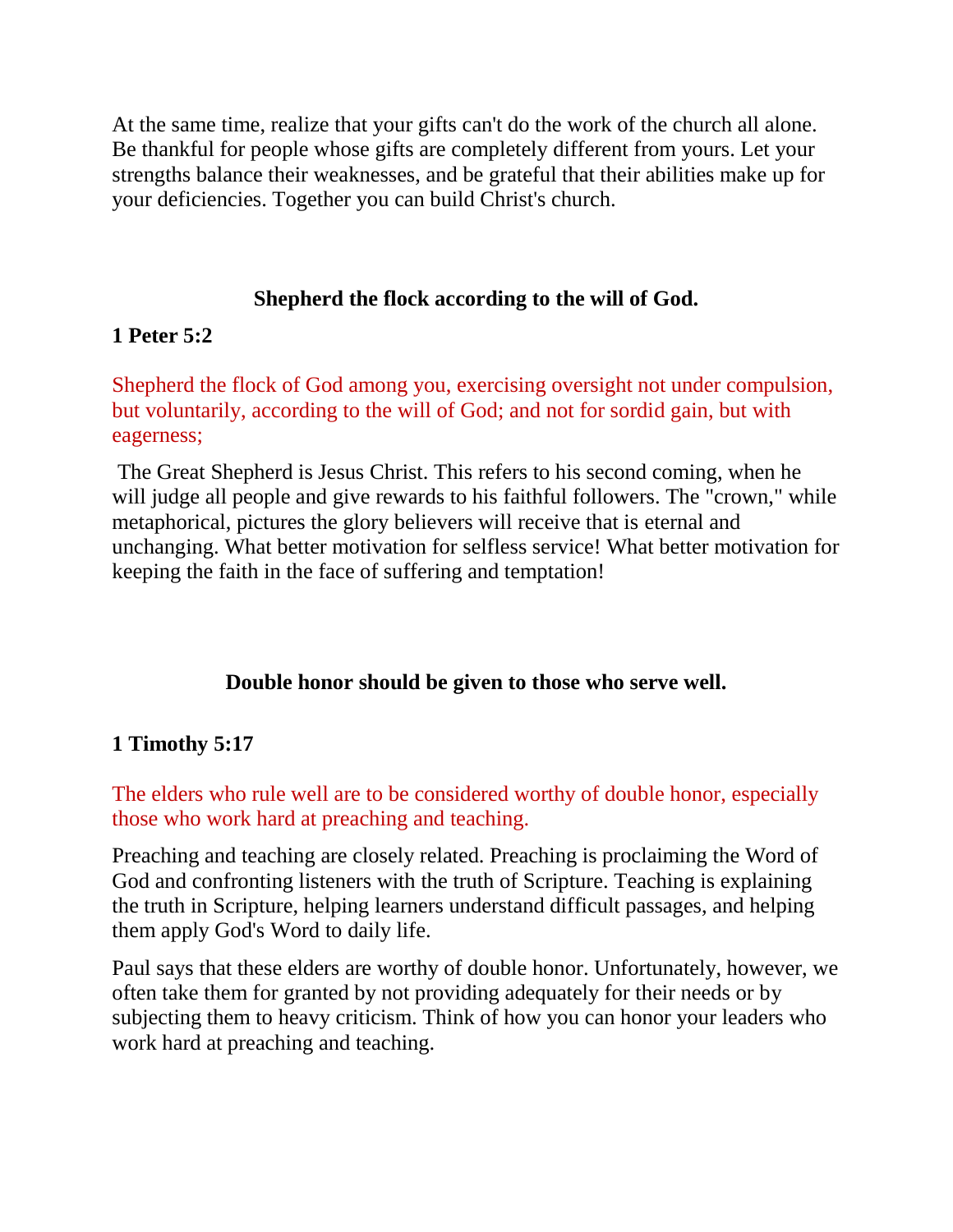### **Jesus Christ is the leader.**

### **[Matthew](http://bible.knowing-jesus.com/Matthew/23/10) 23:10**

### "Do not be called leaders; for one is your Leader, that is, Christ.

Jesus challenged society's norms. To him, greatness comes from serving—giving of yourself to help God and others. Service keeps us aware of others' needs, and it stops us from focusing only on ourselves. Jesus came as a servant. What kind of greatness do you seek?

### **A wise man will hear and increase in learning.**

## **[Proverbs](http://bible.knowing-jesus.com/Proverbs/1/5) 1:5**

A wise man will hear and increase in learning, and a man of understanding will acquire wise counsel.

One of the most annoying types of people is a know-it-all, a person who has a dogmatic opinion about everything, is closed to anything new, resents discipline, and refuses to learn. Solomon calls this kind of person a fool.

Don't be a know-it-all. Instead, be open to the advice of others, especially those who know you well and can give valuable insight and counsel. Learn how to learn from others. Remember, only God knows it all.

## **The disciples were led by the Lord Jesus Christ.**

## **[Acts](http://bible.knowing-jesus.com/Acts/4/13) 4:13**

Now as they observed the confidence of Peter and John and understood that they were uneducated and untrained men, they were amazed, and began to recognize them as having been with Jesus.

Knowing that Peter and John were untrained, the council was amazed at what being with Jesus had done for them. A changed life convinces people of Christ's power. One of your greatest testimonies is the difference others see in your life and attitudes since you have believed in Christ.